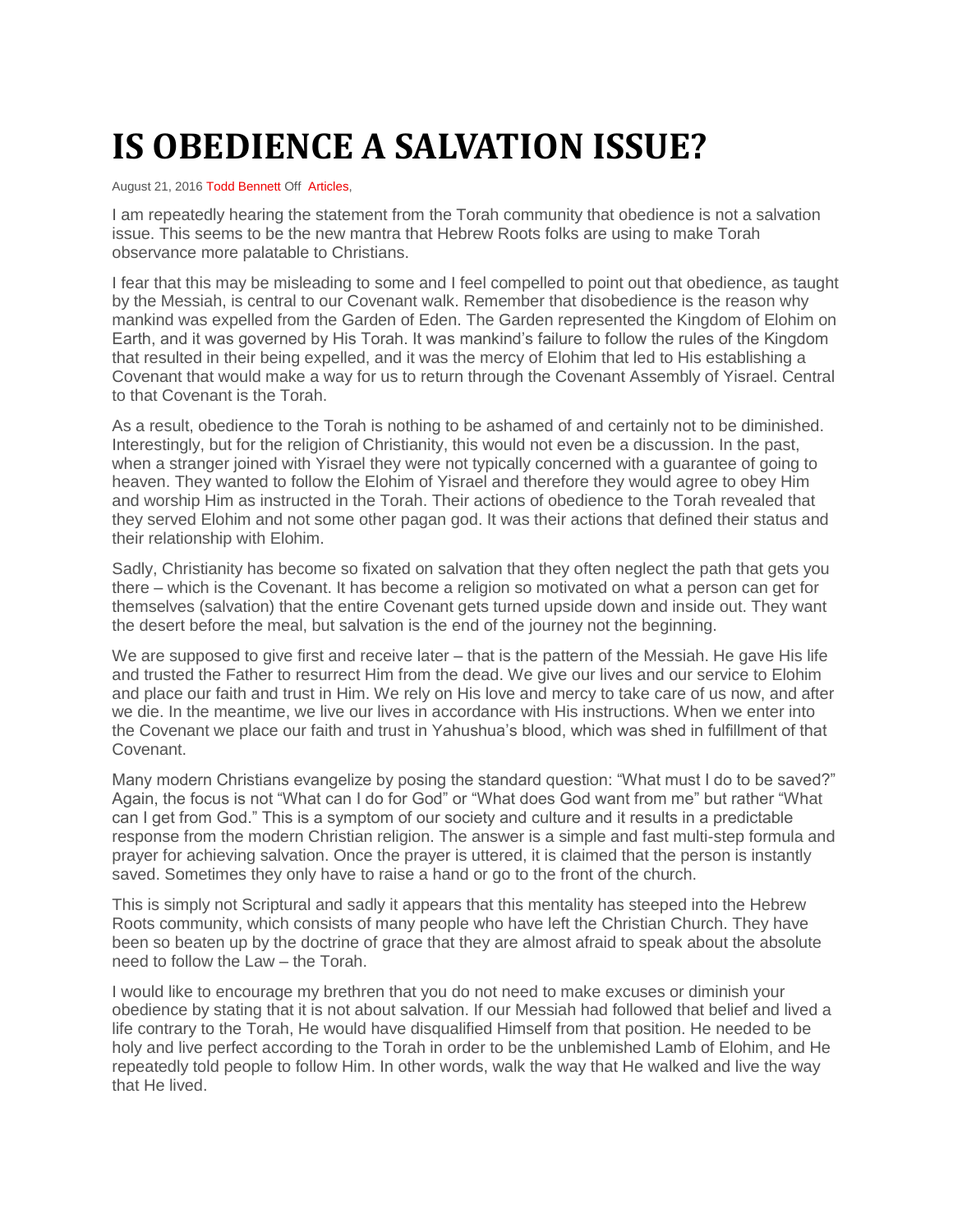We have all been tarnished by sin and thus we need the washing of His blood to cleanse us. Once clean we need to stay holy and live perfect. We are to follow that path blazed by the Messiah, which involves obedience. That is specifically why, when Yahushua was asked what a man must do to inherit eternal life, He responded " . . . if you want to enter into life, keep the Commandments." (Matthew 19:17). He then went on to say: "If you want to be perfect, go, sell what you have and give to the poor, and you will have treasure in heaven; and come, follow Me." (Matthew 19:21). He was always encouraging people to go beyond the letter of the Torah and find the heart of the Torah.

He tells us to enter by the narrow gate "because narrow is the gate and difficult is the way which leads to life, and there are few who find it." Matthew 7:14. In fact, He went on to state: "24 Strive to enter through the narrow gate, for many, I say to you, will seek to enter and will not be able. 25 When once the Master of the house has risen up and shut the door, and you begin to stand outside and knock at the door, saying, 'Lord, Lord, open for us,' and He will answer and say to you, 'I do not know you, where you are from,' 26 then you will begin to say, 'We ate and drank in Your presence, and You taught in our streets.' 27 But He will say, 'I tell you I do not know you, where you are from. Depart from Me, all you workers of iniquity.'" Luke 13:24-27

This is a powerful word. He met with these people. He ate with them and taught them yet He proclaims: "I do not know you." He does not know them because they are not in a Covenant relationship with Him. We know this because He calls them "workers of iniquity." They are deemed wicked and lawless because they refuse to follow the Commandments.

The path to life is narrow, difficult and few will find it. So when we talk about obedience being about blessings and disobedience being about curses we need to follow these statements to their natural conclusion. While our actions certainly have immediate and tangible consequences in the flesh, they also have eternal consequences. Your actions reveal your heart, and if you want to obey then you are expressing your love for the Master. To the contrary, if you do not want to obey or refuse to obey, then you are expressing your lack of love.

That is why Yahushua said: "If you love me, keep my Commandments." John 14:15 Obedience is how we express our love, and obedience to the Torah is how we live righteously. It is the righteous who inherit eternal life and the righteous are defined by the way they live their lives, not because of a simple confession of faith or act that they did in the past. In fact, it is the workers of iniquity – those who refuse to obey – who are the cursed, rejected and sent away to be punished. (Matthew 25:41- 46)

This is pretty serious and that is why I am not being "religiously correct," because Yahushua was not "religiously correct." He offended many with the truth because the truth does not usually fit within people's religious paradigms. Yahushua was trying to save people by getting them on the right path so that they could receive the forgiveness that He provides through the Covenant.

Ultimately, Yahushua will judge all because He has inherited the Earth. Thankfully, He has provided us with His standard of judgment in the Scriptures so there will be no surprises. He told us how He would judge the wicked and the righteous and it always came down to how they lived their lives.

Incredibly, in Matthew 7:21-23 it sounds as though He was specifically trying to warn the future Christians when He said: "21 Not everyone who says to Me, 'Lord, Lord,' shall enter the kingdom of heaven, but he who does the will of My Father in heaven. 22 Many will say to Me in that day, 'Lord, Lord, have we not prophesied in Your name, cast out demons in Your name, and done many wonders in Your name?' 23 And then I will declare to them, 'I never knew you; depart from Me, you who practice lawlessness!'"

The word "lawless" specifically means: "without the Torah." So you might want to rethink the notion that obedience is not a salvation issue. Salvation to me is whether I get back into the Kingdom, back into the Garden, where I can partake of the Tree of Life. That is where we have eternal life.